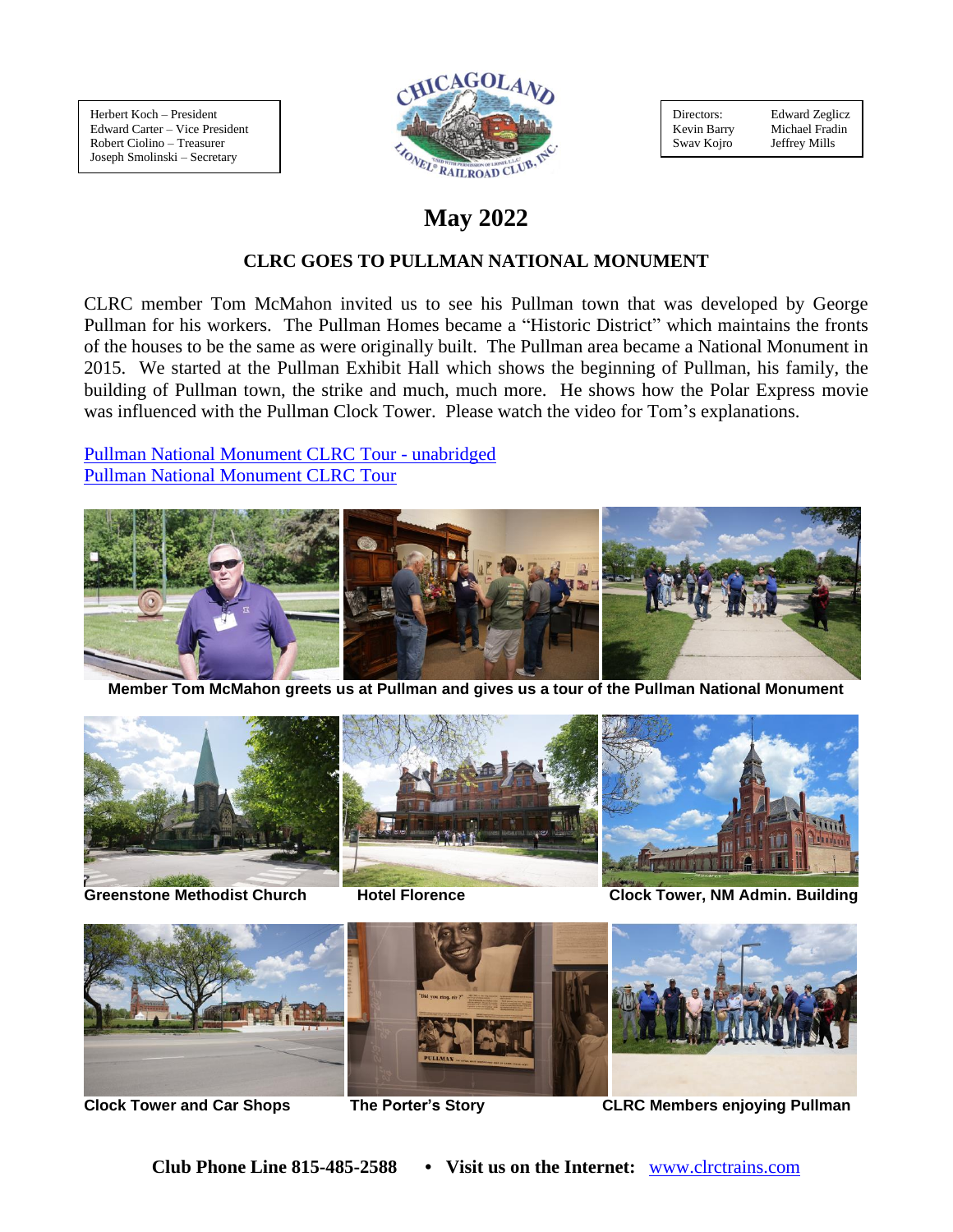#### **Animals are on our layout!**

Jeff Mills and the Animal Crew are making sure that our layout has a variety of critters making the layout that much more exciting. The Animal Crew wants you to look for them. Do not help others, let them enjoy the moment of discovery. The animals are to scale (very small). Here are some pictures.



**Moose Elk Alligator**

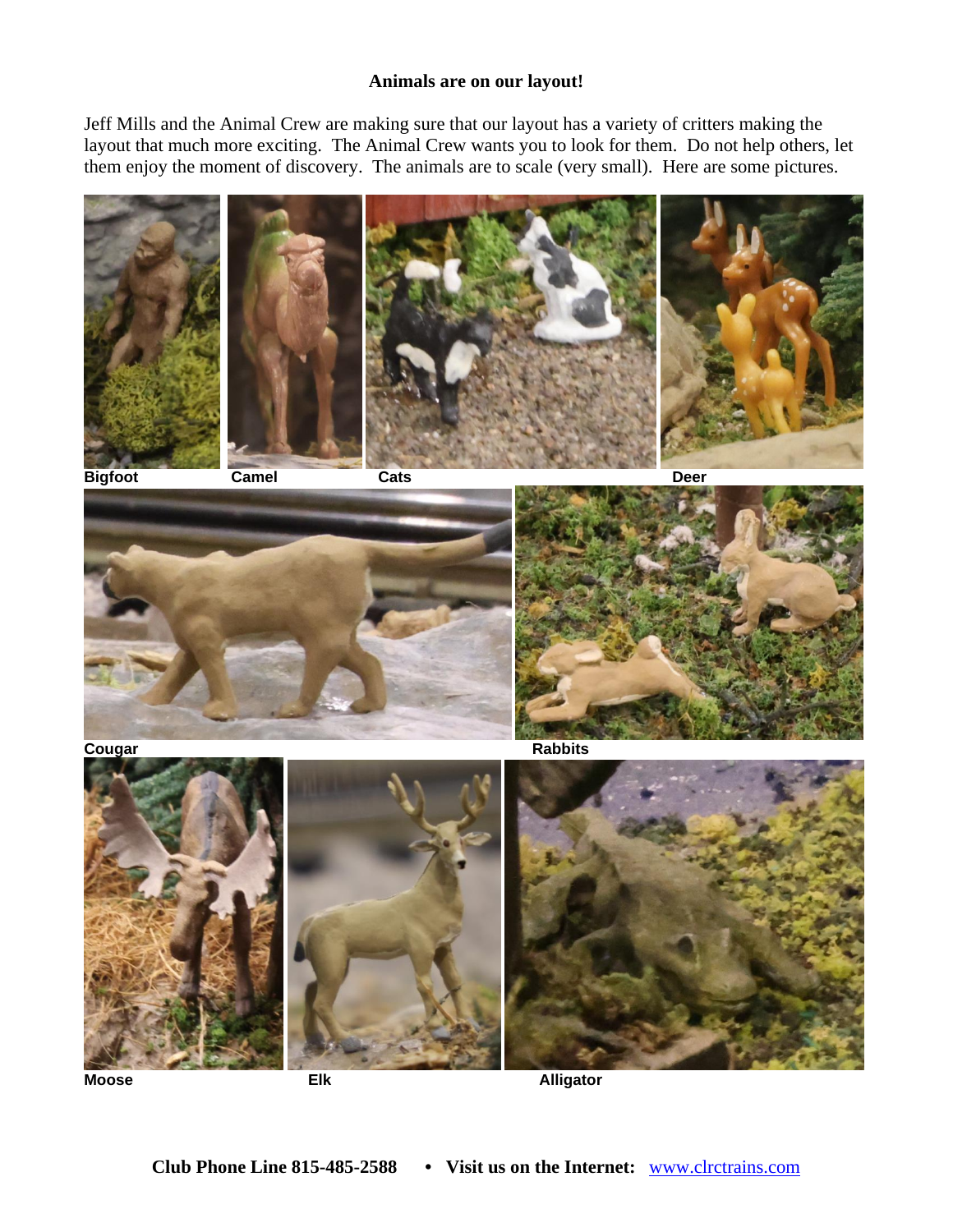



**Ducks Raccoons**





**May Open House**

We had our last Open House of the season on May 21, 2022 and had a very good turnout. Members enjoy conversations, sharing train running, and much more with our guests.